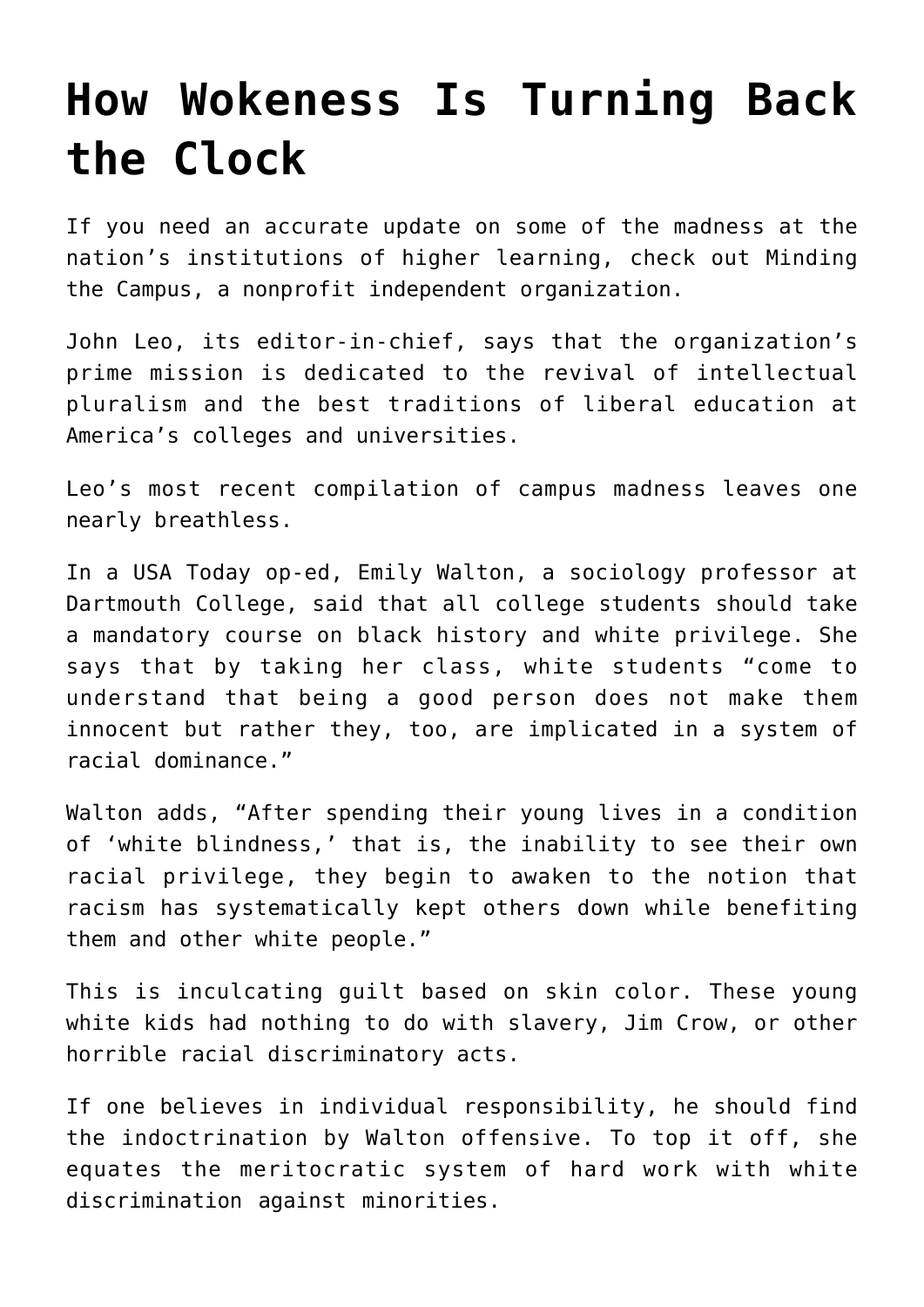If you thought integration was in, check out the University of Nevada. Based on a report in The College Fix, Leo describes how integration on that campus is actively discouraged – and at taxpayer expense.

The university provides separate dorms for different identities, including Howell Town for black students, Stonewall Suites for LGBTQ students, the women-only housing of Tonopah community, the Healthy Living Floor for tofu and kale lovers, and study-intensive floors for those who want to graduate.

According to a New York Post report, New York City school administrators have been taught that pillars of Western civilization such as objectivity, individualism, and belief in the written word all are examples of white supremacy.

All school principals, district office administrators, and superintendent teams were required to attend the anti-white supremacy training put on by the city Department of Education's Office of Equity and Access. They learn that a belief in an "ultimate truth" (objectivity) leads to a dismissal of "alternate viewpoints or emotions" as "bad" and that an emphasis on the written word overlooks the "ability to relate to others" and leads to "teaching that there is only 'one right way' to do something."

Administrators learn that other "hallmarks" of white supremacy include a "sense of urgency," "quantity over quality," and "perfectionism." Richard Carranza, New York City school superintendent, says the workshops are just about "what are our biases and how we work with them."

Michael Bloomberg, former New York City mayor, says that political rage and increasingly polarized discourse are endangering our nation. Americans used to move forward productively after elections regardless of which side won. Now, we seem paralyzed by absolute schism and intolerance.